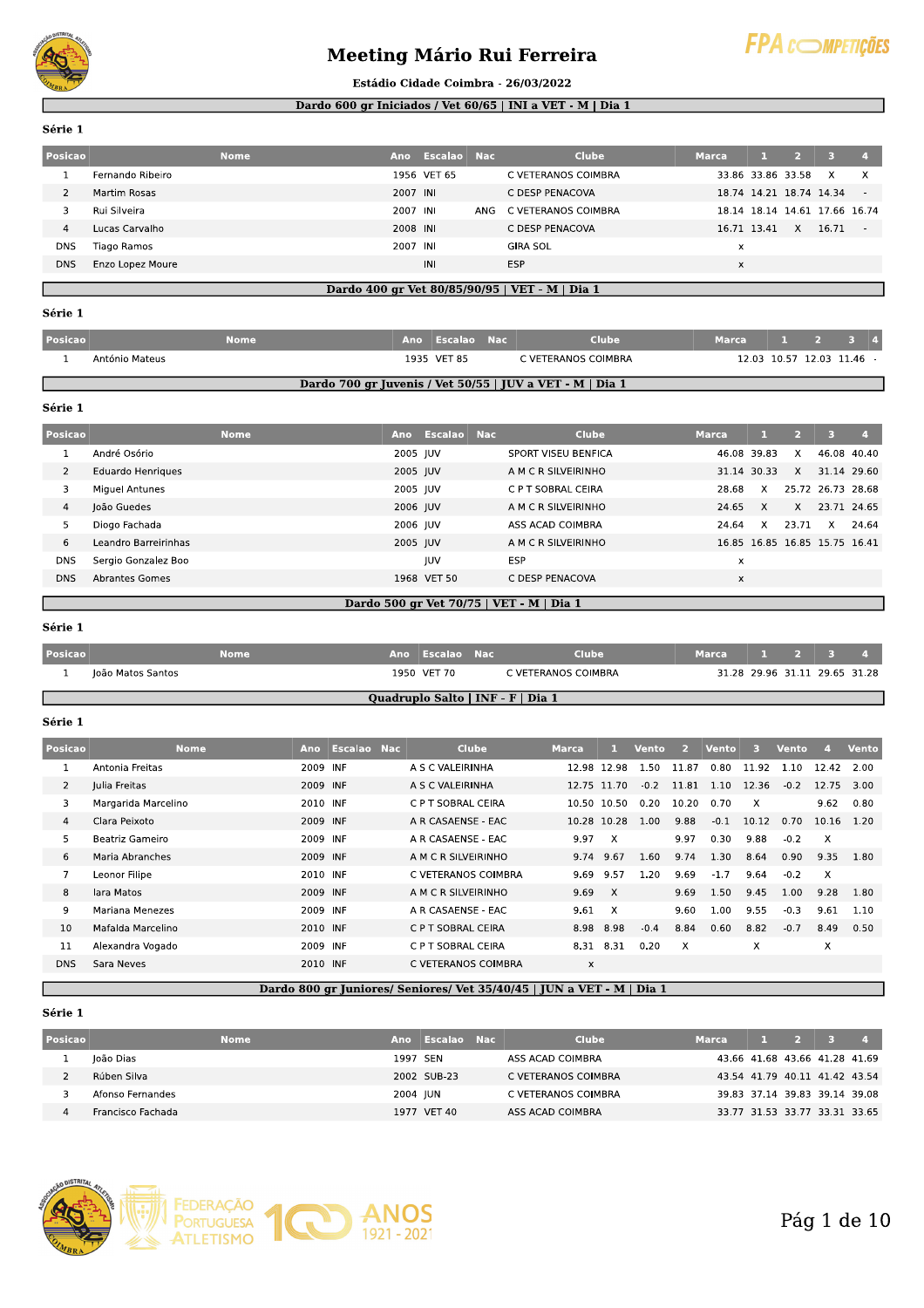| Posicao |                      | <b>Nome</b> |          | Ano Escalao Nac | <b>Clube</b>       | <b>Marca</b>                  | 1 2 3 4 |       |
|---------|----------------------|-------------|----------|-----------------|--------------------|-------------------------------|---------|-------|
|         | Diogo Lucas          |             | 2004 JUN |                 | C P T SOBRAL CEIRA | 24.47 22.55 24.47 23.85 23.78 |         |       |
|         | Eduardo Granja Bento |             | 1990 SEN |                 | ASS ACAD COIMBRA   | 24.25 X                       | $X$ X   | 24.25 |
|         |                      |             |          |                 |                    |                               |         |       |

## 100 Metros - Eliminatórias | JUV a VET - F | Dia 1

## Série  $1$  v = +2.1 (Manual)

| Posicao | <b>Nome</b>          | Ano      | Escalao     | - Nac | <b>Clube</b>             | <b>Marca</b>         |
|---------|----------------------|----------|-------------|-------|--------------------------|----------------------|
|         | Margarida Figueiredo |          | 2001 SUB-23 |       | SPORT VISEU BENFICA      | 13.38(q)             |
|         | Carolina Figueiredo  |          | 2002 SUB-23 |       | SPORT VISEU BENFICA      | 13.47 <sub>(q)</sub> |
| 3       | Sofia Laginhas       | 2006 JUV |             |       | A R CASAENSE - EAC       | 14.81(q)             |
| 4       | Sofia Margues        | 2004 JUN |             |       | A R CASAENSE - EAC       | 14.88(q)             |
| 5       | Beatriz Guimarães    | 2005 JUV |             |       | ASS ACAD COIMBRA         | 15.36                |
| 6       | Catarina Correia     | 1996 SEN |             |       | ASS ACAD COIMBRA         | 16.19                |
|         | Cristina Serém       |          | 1979 VET 40 |       | <b>GRUPO REC EIRENSE</b> | 20.30                |

## Série 2  $v = +2.0$  (Manual)

| Posicao |                   | <b>Nome</b> | Ano      | Escalao     | <b>Nac</b> | <b>Clube</b>        | <b>Marca</b> |
|---------|-------------------|-------------|----------|-------------|------------|---------------------|--------------|
|         | Matilde Simões    |             | 2005 JUV |             |            | SPORT VISEU BENFICA | 12.81(q)     |
| 2       | Maria Miguel Neto |             | 2006 JUV |             |            | A R CASAENSE - EAC  | 13.63(q)     |
|         | Carla Silveira l  |             | 2005 JUV |             | ANG        | C VETERANOS COIMBRA | 14.05(q)     |
| 4       | Matilde Cavaco    |             | 2005 JUV |             |            | SANDGAMES FIGUEIRA  | 14.99(q)     |
|         | Maria Goncalves   |             |          | 2002 SUB-23 |            | ASS ACAD COIMBRA    | 15.57        |
| 6       | Sara Martins      |             |          | 1975 VET 45 |            | C VETERANOS COIMBRA | 17.51        |
|         |                   |             |          |             |            |                     |              |

## 100 Metros - Eliminatórias | JUV a VET - M | Dia 1

### Série 1  $v = +2.0$  (Manual)

Г

| Posicao    | <b>Nome</b>      | Ano      | Escalao Nac | <b>Clube</b>        | <b>Marca</b>         |
|------------|------------------|----------|-------------|---------------------|----------------------|
|            | loão Oliveira    | 2005 IUV |             | A R CASAENSE - EAC  | 11.75(q)             |
| 2          | Miguel Antunes   | 2005 JUV |             | C P T SOBRAL CEIRA  | 11.88(q)             |
| 3          | Afonso Fernandes | 2004 JUN |             | C VETERANOS COIMBRA | $12.04$ (g)          |
| 4          | Eugénio Mendes   |          | 2001 SUB-23 | OLÍMPICO VIANENSE   | 12.07 <sub>(q)</sub> |
| 5          | Bruno Matos      |          | 2002 SUB-23 | A M C R SILVEIRINHO | 12.38                |
| 6          | Carlos Lopes     |          | 1954 VET 65 | C VETERANOS COIMBRA | 15.37                |
| <b>DNS</b> | Pedro Rui Gomes  | 2005 JUV |             | C P T SOBRAL CEIRA  | $\times$             |
| <b>DNS</b> | José Brasil      | 2006 JUV |             | A R CASAENSE - EAC  | X                    |

## Série 2  $v = +1.5$  (Manual)

| Posicao |                                     | <b>Nome</b> | Ano                         | <b>Escalao</b> | <b>Nac</b> | <b>Clube</b>             | <b>Marca</b>         |
|---------|-------------------------------------|-------------|-----------------------------|----------------|------------|--------------------------|----------------------|
|         | Carlos Veríssimo                    |             | 1999 SEN                    |                |            | <b>GIRA SOL</b>          | 11.80(q)             |
|         | $\overline{2}$<br>Ricardo Gonçalves |             | 1994 SEN                    |                |            | ASS ACAD COIMBRA         | 11.97 <sub>(q)</sub> |
|         | 3<br>Duarte Cruz                    |             | 2004 JUN                    |                |            | SANDGAMES FIGUEIRA       | 12.06(q)             |
|         | 4<br>Henrique Diz                   |             | 2005 JUV                    |                |            | A R CASAENSE - EAC       | 12.32(q)             |
|         | Ricardo Machado                     |             |                             | 2001 SUB-23    |            | <b>ACDRS OUINHENDROS</b> | 12.82                |
|         | 6<br>André Oliveira                 |             | 2004 JUN                    |                |            | C P T SOBRAL CEIRA       | 12.90                |
|         | João Neves                          |             | 2003 JUN                    |                |            | C P T SOBRAL CEIRA       | 13.02                |
|         | 8<br>Alberto Nunes                  |             |                             | 1954 VET 65    |            | C VETERANOS COIMBRA      | 14.37                |
|         |                                     |             | 80 Metros   INI - F   Dia 1 |                |            |                          |                      |

### Série 1  $v = +1.6$  (Manual)

| Posicao    | <b>Nome</b>         | Ano      | Escalao Nac | Clube                    | <b>Marca</b> |
|------------|---------------------|----------|-------------|--------------------------|--------------|
|            | Catarina Seabra     | 2008 INI |             | <b>GRUPO REC EIRENSE</b> | 10.78        |
|            | Beatriz Pocinho     | 2007 INI |             | A R CASAENSE - EAC       | 11.66        |
|            | Maria Leonor Santos | 2007 INI |             | <b>ACDRS QUINHENDROS</b> | 11.73        |
| 4          | Ana Filipa Simões   | 2008 INI |             | A R CASAENSE - EAC       | 12.95        |
| <b>DNS</b> | Beatriz Carvalho    | 2008 INI |             | ASS ACAD COIMBRA         | x            |

## Série 2  $v = +0.2$  (Manual)

| <b>Posicao</b> | Nome               |          | Ano Escalao Nac | <b>Clube</b>             | <b>Marca</b> |
|----------------|--------------------|----------|-----------------|--------------------------|--------------|
|                | Leonor Saraiva     | 2007 INI |                 | <b>GRUPO REC EIRENSE</b> | 11.09        |
|                | Carolina Domingues | 2007 INI |                 | A R CASAENSE - EAC       | 12.53        |

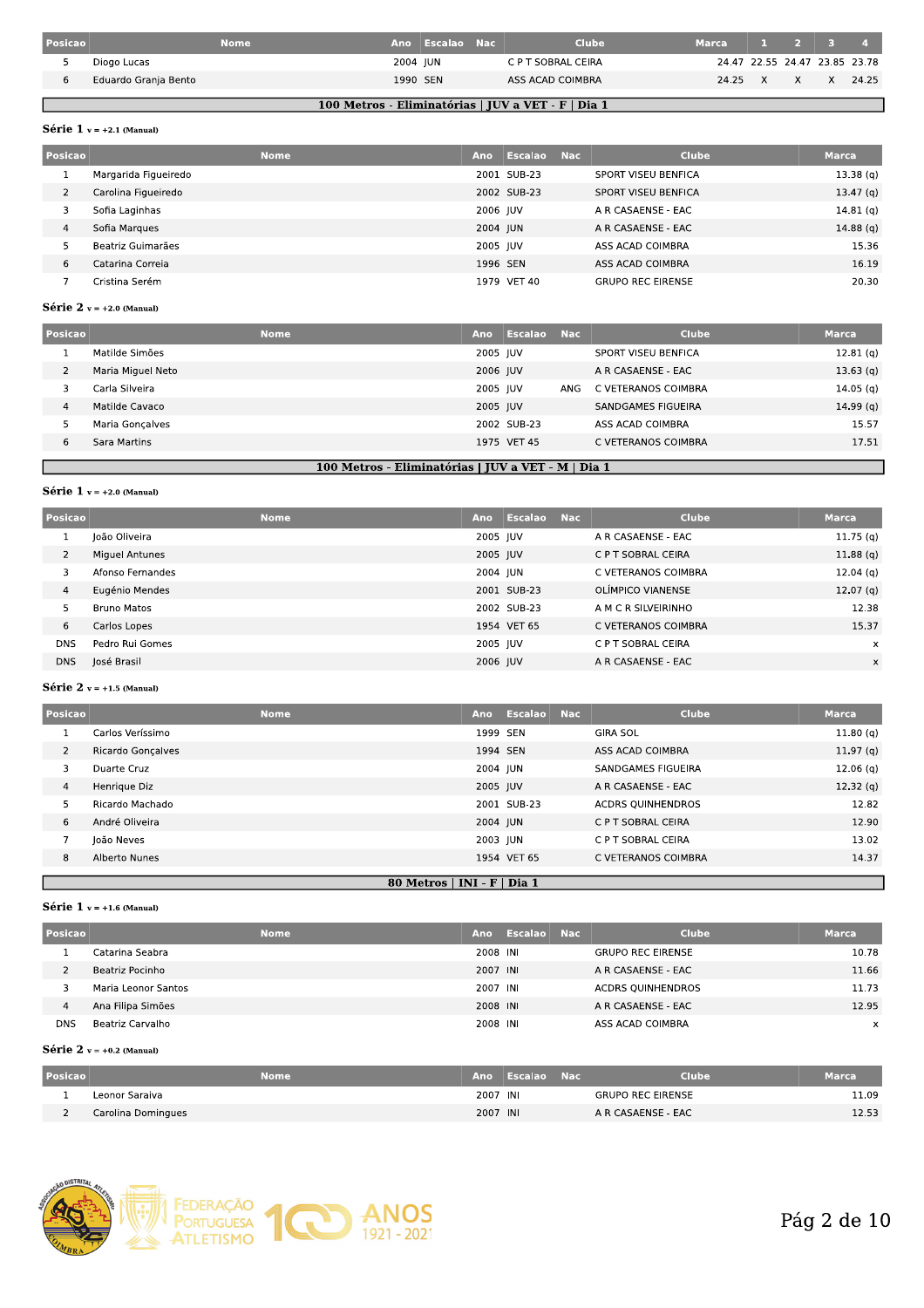| Posicao    |                  | <b>Nome</b>                 | Ano      | Escalao Nac | <b>Clube</b>             | <b>Marca</b> |
|------------|------------------|-----------------------------|----------|-------------|--------------------------|--------------|
| <b>DNS</b> | Francisca Coelho |                             | 2007 INI |             | OLIVAIS F CLUBE          | x            |
| <b>DNS</b> | Laura Mestre     |                             | 2008 INI |             | ASS ACAD COIMBRA         | X            |
| <b>DNS</b> | Fabiana Oliveira |                             | 2008 INI |             | <b>GRUPO REC EIRENSE</b> | $\times$     |
|            |                  | 80 Metros   INI - M   Dia 1 |          |             |                          |              |

### Série 1  $v = +0.6$  (Manual)

L

| Posicao    |                 | <b>Nome</b> | Ano      | Escalao Nac |            | <b>Clube</b>             | <b>Marca</b> |
|------------|-----------------|-------------|----------|-------------|------------|--------------------------|--------------|
|            | Tomás Machado   |             | 2007 INI |             |            | <b>GRUPO REC EIRENSE</b> | 10.37        |
|            | José Nunes      |             | 2007 INI |             |            | CLUBE DE CONDEIXA        | 10.67        |
|            | Rui Silveira    |             | 2007 INI |             | <b>ANG</b> | C VETERANOS COIMBRA      | 10.68        |
| 4          | Diogo Teorgas   |             | 2008 INI |             |            | C VETERANOS COIMBRA      | 13.16        |
| <b>DNS</b> | António Salgado |             | 2007 INI |             |            | C P T SOBRAL CEIRA       | $\mathsf{x}$ |

## Série 2  $v = +0.6$  (Manual)

| Posicao    |                     | <b>Nome</b> | Ano      | Escalao | <b>Nac</b> | <b>Clube</b>       | <b>Marca</b> |
|------------|---------------------|-------------|----------|---------|------------|--------------------|--------------|
|            | Diogo Dias          |             | 2008 INI |         |            | C P T SOBRAL CEIRA | 11.46        |
|            | Tiago Cruz          |             | 2008 INI |         |            | CLUBE DE CONDEIXA  | 11.66        |
|            | José Pedro Oliveira |             | 2008 INI |         |            | ASS ACAD COIMBRA   | 12.11        |
| <b>DNS</b> | Lucas Carvalho      |             | 2008 INI |         |            | C DESP PENACOVA    | $\times$     |

## Peso 4 Kg Juniores/ Seniores / Vet 35/40/45 | JUN a VET - F | Dia 1

#### Série 1

Г

| Posicao |                  | Nome | Ano      | Escalao Nac | <b>Clube</b>                                                              | <b>Marca</b> | <b>The Contract of the Contract of the Contract of the Contract of the Contract of the Contract of the Contract of the Contract of the Contract of the Contract of the Contract of the Contract of the Contract of the Contract </b> |                          |                |  |
|---------|------------------|------|----------|-------------|---------------------------------------------------------------------------|--------------|--------------------------------------------------------------------------------------------------------------------------------------------------------------------------------------------------------------------------------------|--------------------------|----------------|--|
|         | Catarina Cunha   |      |          | 2000 SUB-23 | <b>GRUPO REC EIRENSE</b>                                                  |              |                                                                                                                                                                                                                                      | 7.72 7.50 7.59 7.72 7.31 |                |  |
|         | Renata Santos    |      | 2004 JUN |             | A M C R SILVEIRINHO                                                       |              |                                                                                                                                                                                                                                      | 7.29 6.75 7.29 X         |                |  |
|         | Cecília Batista  |      | 2004 JUN |             | <b>GRUPO REC EIRENSE</b>                                                  | 6.82         | X                                                                                                                                                                                                                                    |                          | 5.98 6.82 6.56 |  |
|         | Catarina Correia |      | 1996 SEN |             | ASS ACAD COIMBRA                                                          |              | $6.03$ $6.03$                                                                                                                                                                                                                        | X                        | 5.20           |  |
|         |                  |      |          |             |                                                                           |              |                                                                                                                                                                                                                                      |                          |                |  |
|         |                  |      |          |             | Peso 3 Kg Iniciados/ Juvenis / Vet 50/55/60/65/70   INI a VET - F   Dia 1 |              |                                                                                                                                                                                                                                      |                          |                |  |

### Série 1

| Posicao        |                         | <b>Nome</b> |          | Ano Escalao Nac | <b>Clube</b>                                   | <b>Marca</b> |                             | $\overline{2}$ | 3              | $\overline{a}$ |
|----------------|-------------------------|-------------|----------|-----------------|------------------------------------------------|--------------|-----------------------------|----------------|----------------|----------------|
|                | Céu Cunha               |             |          | 1962 VET 55     | C VETERANOS COIMBRA                            |              | 11.09 10.93 10.98           |                | $\mathsf{X}$   | 11.09          |
| $\overline{2}$ | Juliana Neves           |             | 2005 JUV |                 | C VETERANOS COIMBRA                            |              | 10.26 10.03 10.26 9.98 9.87 |                |                |                |
| 3              | Diana Laranjeira        |             | 2005 JUV |                 | C VETERANOS COIMBRA                            | 8.95         | 7.01                        |                | 8.45 8.55 8.95 |                |
| $\overline{4}$ | Inês Almeida            |             | 2006 JUV |                 | C DESP PENACOVA                                |              | 7.58 6.82                   | 7.58           | 6.38 6.69      |                |
| 5              | Isabel Costa            |             |          | 1962 VET 55     | C VETERANOS COIMBRA                            | 7.48         | 7.48                        | X              |                | 7.43 7.48      |
| 6              | Camila Ferraz           |             | 2007 INI |                 | <b>GRUPO REC EIRENSE</b>                       |              | 6.61 6.61                   | 6.17 5.96      |                |                |
| $\overline{7}$ | <b>Branca Fernandes</b> |             | 2007 INI |                 | <b>ACDRS OUINHENDROS</b>                       |              | 6.22 6.22                   |                | 5.77 5.84      | X              |
| 8              | Nilza Ribeiro           |             |          | 1950 VET 70     | C VETERANOS COIMBRA                            |              | 5.96 5.86                   |                | 5.68 5.96 5.64 |                |
| 9              | Emília Nunes            |             |          | 1954 VET 65     | C VETERANOS COIMBRA                            | 5.84         | 4.98                        | 5.84           | $\mathsf{X}$   | X              |
| 10             | Maria Leonor Santos     |             | 2007 INI |                 | <b>ACDRS OUINHENDROS</b>                       |              | 5.77 5.51                   |                | 5.47 5.77 5.35 |                |
| 11             | Mariana Alvarinhas      |             | 2006 JUV |                 | A M C R SILVEIRINHO                            | 5.53         | 5.39                        |                | 4.97 5.53      | 4.74           |
| 12             | Rita Fonseca            |             | 2008 INI |                 | <b>CLUBE DE CONDEIXA</b>                       |              | 5.05 5.05                   |                | 4.80 5.02 4.77 |                |
|                |                         |             |          |                 | Peso 2 Kg Vet 75/80/85/90/95   VET - F   Dia 1 |              |                             |                |                |                |

### Série 1

| Posicao |            | Nome | Ano Escalao Nac                      | <b>Clube</b>        | Marca | 1 2 3 4                  |  |
|---------|------------|------|--------------------------------------|---------------------|-------|--------------------------|--|
|         | Ivone Lobo |      | 1936 VET 85                          | C VETERANOS COIMBRA |       | 4.74 4.19 4.38 4.40 4.74 |  |
|         |            |      | 60 Metros   BENJ B a INF - F   Dia 1 |                     |       |                          |  |

#### Série 1  $v = +1.1$  (Manual)

| Posicao |                 | <b>Nome</b> | <b>Ano</b> | Escalao Nac | <b>Clube</b>        | <b>Marca</b> |
|---------|-----------------|-------------|------------|-------------|---------------------|--------------|
| ÷       | Iulia Freitas   |             | 2009 INF   |             | A S C VALEIRINHA    | 8.64         |
|         | Antonia Freitas |             | 2009 INF   |             | A S C VALEIRINHA    | 8.66         |
|         | Iris Tabanez    |             | 2009 INF   |             | A S C VALEIRINHA    | 9.52         |
| 4       | Inês Ventura    |             | 2009 INF   |             | C P T SOBRAL CEIRA  | 9.68         |
| ь       | Leonor Filipe   |             | 2010 INF   |             | C VETERANOS COIMBRA | 9.69         |
| 6       | Mariana Menezes |             | 2009 INF   |             | A R CASAENSE - EAC  | 9.97         |
|         | Bianca Cravinho |             | 2010 INF   |             | C VETERANOS COIMBRA | 10.30        |

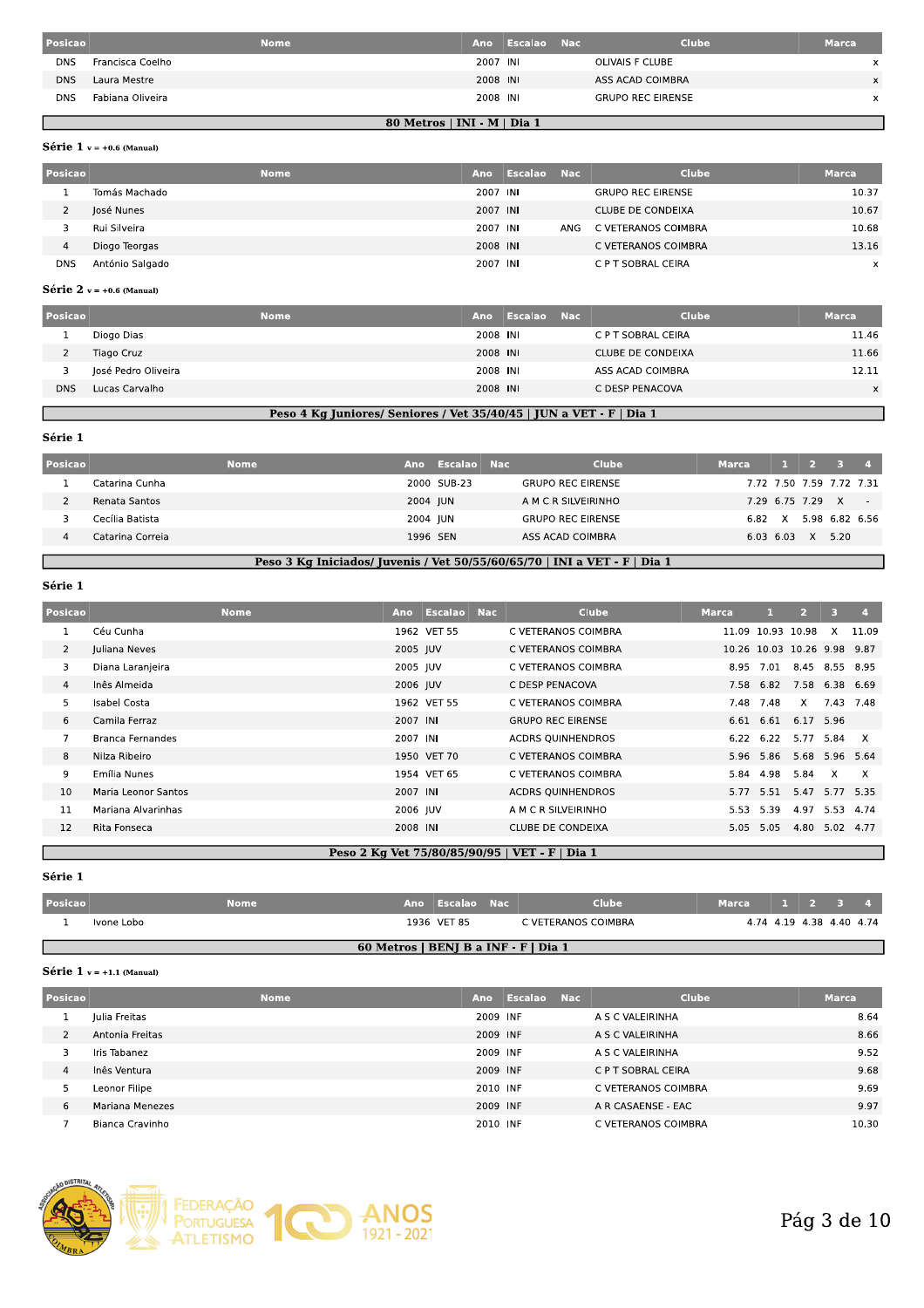| Posicao    |            | Nome |          | Ano Escalao | <b>Nac</b> | <b>Clube</b>        | Marca |
|------------|------------|------|----------|-------------|------------|---------------------|-------|
| <b>DNS</b> | Sara Neves |      | 2010 INF |             |            | C VETERANOS COIMBRA |       |

## Série 2  $v = +1.7$  (Manual)

| Posicao        |                   | <b>Nome</b> | Ano      | Escalao Nac | <b>Clube</b>             | <b>Marca</b> |
|----------------|-------------------|-------------|----------|-------------|--------------------------|--------------|
|                | Clara Peixoto     |             | 2009 INF |             | A R CASAENSE - EAC       | 9.29         |
| $\overline{2}$ | Beatriz Gameiro   |             | 2009 INF |             | A R CASAENSE - EAC       | 9.56         |
| 3              | Laura Nunes       |             | 2010 INF |             | A R CASAENSE - EAC       | 9.96         |
| $\overline{4}$ | Helena Bandarra   |             |          | 2011 BENJ B | <b>ACDRS OUINHENDROS</b> | 10.80        |
| 5              | Matilde Menezes   |             |          | 2011 BEN  B | A R CASAENSE - EAC       | 11.36        |
| 6              | Carolina Ferreira |             |          | 2011 BENJ B | A R CASAENSE - EAC       | 11.52        |
|                | Sara Cardetas     |             |          | 2011 BENJ B | A R CASAENSE - EAC       | 12.55        |
| <b>DNS</b>     | Laura Pratas      |             |          | 2011 BEN  B | C VETERANOS COIMBRA      | $\times$     |

## Série  $3$  v = +0.8 (Manual)

| Posicao        |                  | <b>Nome</b> | Ano      | Escalao Nac | Clube               | <b>Marca</b> |
|----------------|------------------|-------------|----------|-------------|---------------------|--------------|
|                | Aurora Pereira   |             | 2009 INF |             | S C POVOENSE        | 9.15         |
| $\overline{2}$ | Patrícia Silva   |             | 2009 INF |             | <b>GIRA SOL</b>     | 9.41         |
| 3              | Maria Abranches  |             | 2009 INF |             | A M C R SILVEIRINHO | 9.75         |
| $\overline{4}$ | lara Matos       |             | 2009 INF |             | A M C R SILVEIRINHO | 10.10        |
| 5              | Laura Santos     |             |          | 2012 BEN  B | A M C R SILVEIRINHO | 10.74        |
| 6              | Heliana Oliveira |             |          | 2011 BEN  B | A M C R SILVEIRINHO | 10.92        |
|                | Laura Silva      |             |          | 2012 BENJ B | S C POVOENSE        | 12.14        |
| <b>DNS</b>     | Filipa           |             | 2009 INF |             | S C POVOENSE        | $\times$     |

## Série  $4$  v = +0.7 (Manual)

| Posicao        |                   | <b>Nome</b> | Ano      | Escalao     | Nac | Clube                    | <b>Marca</b> |
|----------------|-------------------|-------------|----------|-------------|-----|--------------------------|--------------|
| J.             | Júlia Gonçalves   |             | 2009 INF |             |     | OLIVAIS F CLUBE          | 9.85         |
| $\overline{2}$ | Beatriz Rosa      |             |          | 2012 BENJ B |     | S C POVOENSE             | 10.17        |
| 3              | Sara Silva        |             | 2010 INF |             |     | <b>GRUPO REC EIRENSE</b> | 10.18        |
| $\overline{4}$ | Anamar Paulino    |             | 2010 INF |             |     | <b>OLIVAIS F CLUBE</b>   | 10.23        |
| 5              | Carolina Santos   |             | 2010 INF |             |     | <b>GRUPO REC EIRENSE</b> | 10.73        |
| 6              | Cátia Tavares     |             |          | 2012 BENJ B |     | A S C VALEIRINHA         | 10.98        |
|                | Clara Fontinha    |             |          | 2012 BENJ B |     | C DESP PENACOVA          | 11.76        |
| <b>DNS</b>     | Gabriela Mesquita |             |          | 2012 BENJ B |     | A S C VALEIRINHA         | X            |
|                |                   |             |          |             |     |                          |              |

## 60 Metros | BENJ B a INF - M | Dia 1

## Série 1  $v = +0.7$  (Manual)

П

| Posicao |                     | <b>Nome</b><br>Ano |          | Escalao Nac |     | <b>Clube</b>             | <b>Marca</b> |
|---------|---------------------|--------------------|----------|-------------|-----|--------------------------|--------------|
|         | José Miguel Caetano |                    | 2009 INF |             |     | C P T SOBRAL CEIRA       | 9.17         |
|         | Guilherme Magalhães |                    | 2010 INF |             |     | C VETERANOS COIMBRA      | 9.94         |
|         | Sandro Vieira       |                    |          | 2011 BENJ B | ANG | C VETERANOS COIMBRA      | 10.14        |
| 4       | Gustavo Canelas     |                    |          | 2011 BEN  B |     | A R CASAENSE - EAC       | 10.24        |
|         | Matias Tavares      |                    |          | 2012 BENJ B |     | C VETERANOS COIMBRA      | 11.68        |
| 6       | Francisco Fernandes |                    |          | 2012 BENI B |     | <b>ACDRS OUINHENDROS</b> | 12.23        |
|         | Tomás Jesus         |                    |          | 2011 BEN  B |     | <b>ACDRS QUINHENDROS</b> | 13.32        |
| 8       | Francisco Marques   |                    |          | 2011 BENJ B |     | A M C R SILVEIRINHO      | 15.34        |

## Série 2  $v = +2.1$  (Manual)

| Posicao        | <b>Nome</b>      | Ano      | Escalao     | Nac        | <b>Clube</b>        | Marca |
|----------------|------------------|----------|-------------|------------|---------------------|-------|
|                | Martim Marcelino | 2009 INF |             |            | C P T SOBRAL CEIRA  | 9.12  |
| $\overline{2}$ | Lucas Henriques  |          | 2012 BENJ B |            | A M C R SILVEIRINHO | 9.86  |
| 3              | Tomás Simões     | 2010 INF |             |            | C DESP PENACOVA     | 10.53 |
| $\overline{4}$ | Afonso Duarte    |          | 2011 BENJ B |            | A M C R SILVEIRINHO | 10.70 |
| 5              | David Cruz       | 2010 INF |             |            | A S C VALEIRINHA    | 10.79 |
| 6              | Dinis Duarte     | 2010 INF |             |            | C P T SOBRAL CEIRA  | 10.95 |
|                | Dinis Carvalho   |          | 2012 BEN  B |            | S C POVOENSE        | 12.23 |
| <b>DNS</b>     | Joel Santos      |          | 2012 BENJ B | <b>FRA</b> | C DESP PENACOVA     | X     |

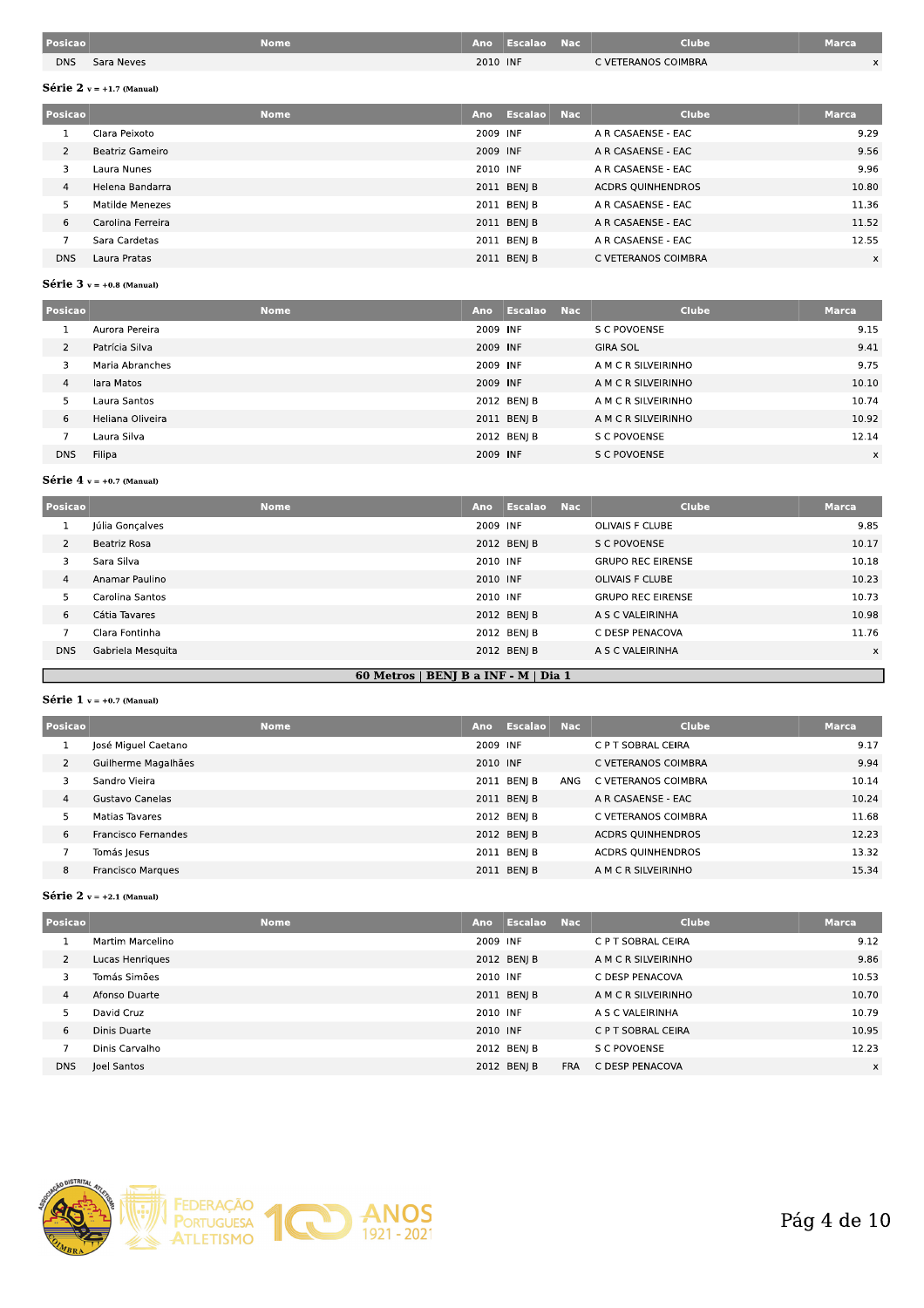#### Série  $3$  v = +0.9 (Manual)

| Posicao    |                      | <b>Nome</b>                    | Ano      | Escalao Nac | <b>Clube</b>             | Marca |
|------------|----------------------|--------------------------------|----------|-------------|--------------------------|-------|
|            | loão Fernandes       |                                |          | 2011 BENIB  | <b>ACDRS OUINHENDROS</b> | 10.06 |
| 2          | Jorge B Jorge        |                                | 2009 INF |             | <b>OLIVAIS F CLUBE</b>   | 10.11 |
|            | Nuno Manata          |                                |          | 2011 BENIB  | A S C VALEIRINHA         | 10.75 |
| 4          | Santiago Rodrigues   |                                |          | 2012 BENJ B | <b>GRUPO REC EIRENSE</b> | 11.59 |
| <b>DNS</b> | Tiago Sant'Ana       |                                | 2010 INF |             | OLIVAIS F CLUBE          | x     |
| <b>DNS</b> | José Miguel Loureiro |                                |          | 2011 BENIB  | <b>ACDRS OUINHENDROS</b> | x     |
|            |                      | 50 metros   BENJ A - M   Dia 1 |          |             |                          |       |

#### Série 1  $v = +0.9$  (Manual)

| Posicao    | <b>Nome</b>        | Ano | Escalao Nac | <b>Clube</b>             | <b>Marca</b> |
|------------|--------------------|-----|-------------|--------------------------|--------------|
|            | Alexandre Cardoso  |     | 2013 BENJ A | A S C VALEIRINHA         | 8.47         |
|            | Rafael Pleno       |     | 2015 BENJ A | C P T SOBRAL CEIRA       | 9.34         |
|            | Francisco Teixeira |     | 2013 BENI A | A R CASAENSE - EAC       | 9.40         |
| 4          | Moisés Matos       |     | 2013 BENJ A | A S C VALEIRINHA         | 9.55         |
|            | Diogo Cravinho     |     | 2016 BENJA  | C VETERANOS COIMBRA      | 12.14        |
| <b>DNS</b> | António Loureiro   |     | 2016 BENI A | <b>ACDRS QUINHENDROS</b> | X            |

## Série 2  $v = +1.4$  (Manual)

| Posicao        |                   | <b>Nome</b>                    | Ano | Escalao Nac | <b>Clube</b>             | <b>Marca</b> |
|----------------|-------------------|--------------------------------|-----|-------------|--------------------------|--------------|
|                | Lourenço Vendas   |                                |     | 2014 BENJ A | S C POVOENSE             | 9.97         |
| $\overline{2}$ | Artur Oliveira    |                                |     | 2014 BENJ A | A M C R SILVEIRINHO      | 9.99         |
| 3              | Matias Ferraz     |                                |     | 2014 BENJ A | <b>GRUPO REC EIRENSE</b> | 10.15        |
| $\overline{4}$ | João Pedro Santos |                                |     | 2014 BENJ A | ASS ACAD COIMBRA         | 10.39        |
| 5              | Guilherme Fachada |                                |     | 2015 BENJ A | ASS ACAD COIMBRA         | 10.67        |
| 6              | Tiago Rodrigues   |                                |     | 2015 BENJ A | C VETERANOS COIMBRA      | 10.82        |
| <b>DNS</b>     | Martim Gomes      |                                |     | 2013 BENJ A | <b>GRUPO REC EIRENSE</b> | x            |
|                |                   | 50 metros   BENJ A - F   Dia 1 |     |             |                          |              |

## Série  $1 v = +0.6$  (Manual)

| Posicao |                  | <b>Nome</b> | Ano | Escalao Nac |            | <b>Clube</b>             | <b>Marca</b>              |
|---------|------------------|-------------|-----|-------------|------------|--------------------------|---------------------------|
|         | Leonor Reis      |             |     | 2014 BENJ A |            | <b>GRUPO REC EIRENSE</b> | 9.02                      |
|         | Petra Gonçalves  |             |     | 2014 BENJ A |            | <b>GRUPO REC EIRENSE</b> | 9.18                      |
|         | Ana Silva        |             |     | 2013 BENI A |            | C DESP PENACOVA          | 9.47                      |
| 4       | Sofia Machado    |             |     | 2015 BENJ A |            | <b>ACDRS OUINHENDROS</b> | 10.36                     |
|         | Nicole Ferreira  |             |     | 2015 BENJ A |            | <b>ACDRS QUINHENDROS</b> | 11.06                     |
| 6       | Letícia Ferreira |             |     | 2015 BENJ A |            | <b>ACDRS QUINHENDROS</b> | 11.40                     |
| DNS     | Iris Santos      |             |     | 2014 BENI A | <b>FRA</b> | C DESP PENACOVA          | $\boldsymbol{\mathsf{x}}$ |

#### Série 2  $v = +0.3$  (Manual)

| Posicao    |                 | <b>Nome</b> | Ano | Escalao Nac |            | Clube                    | <b>Marca</b> |
|------------|-----------------|-------------|-----|-------------|------------|--------------------------|--------------|
|            | Eva Lopes       |             |     | 2013 BENI A |            | C VETERANOS COIMBRA      | 9.58         |
|            | Alice Laura     |             |     | 2015 BENJ A | <b>BRA</b> | ASS ACAD COIMBRA         | 10.33        |
| 3          | Rita Melo       |             |     | 2015 BENJ A |            | C P T SOBRAL CEIRA       | 10.46        |
| 4          | Catarina Mendes |             |     | 2016 BENJ A |            | <b>ACDRS QUINHENDROS</b> | 10.88        |
|            | Mafalda Pinto   |             |     | 2016 BENJ A |            | C VETERANOS COIMBRA      | 11.11        |
| 6          | Teresa Moreira  |             |     | 2015 BENJ A |            | C VETERANOS COIMBRA      | 12.47        |
| <b>DNS</b> | Alice Carvalho  |             |     | 2015 BENJ A |            | C VETERANOS COIMBRA      | $\times$     |

## 100 Metros - Final | JUN a VET - F | Dia 1

## Série 1  $v = +0.8$  (Manual)

| Posicao        |                      | <b>Nome</b> | Ano      | Escalao     | Nac | <b>Clube</b>               | <b>Marca</b> |
|----------------|----------------------|-------------|----------|-------------|-----|----------------------------|--------------|
|                | Matilde Simões       |             | 2005 JUV |             |     | SPORT VISEU BENFICA        | 12.91        |
| 2              | Margarida Figueiredo |             |          | 2001 SUB-23 |     | SPORT VISEU BENFICA        | 13.34        |
| 3              | Carolina Figueiredo  |             |          | 2002 SUB-23 |     | <b>SPORT VISEU BENFICA</b> | 13.57        |
| $\overline{4}$ | Maria Miguel Neto    |             | 2006 JUV |             |     | A R CASAENSE - EAC         | 13.58        |
|                | Carla Silveira       |             | 2005 JUV |             | ANG | C VETERANOS COIMBRA        | 14.12        |
| 6              | Sofia Marques        |             | 2004 JUN |             |     | A R CASAENSE - EAC         | 14.75        |
|                | Sofia Laginhas       |             | 2006 JUV |             |     | A R CASAENSE - EAC         | 14.81        |

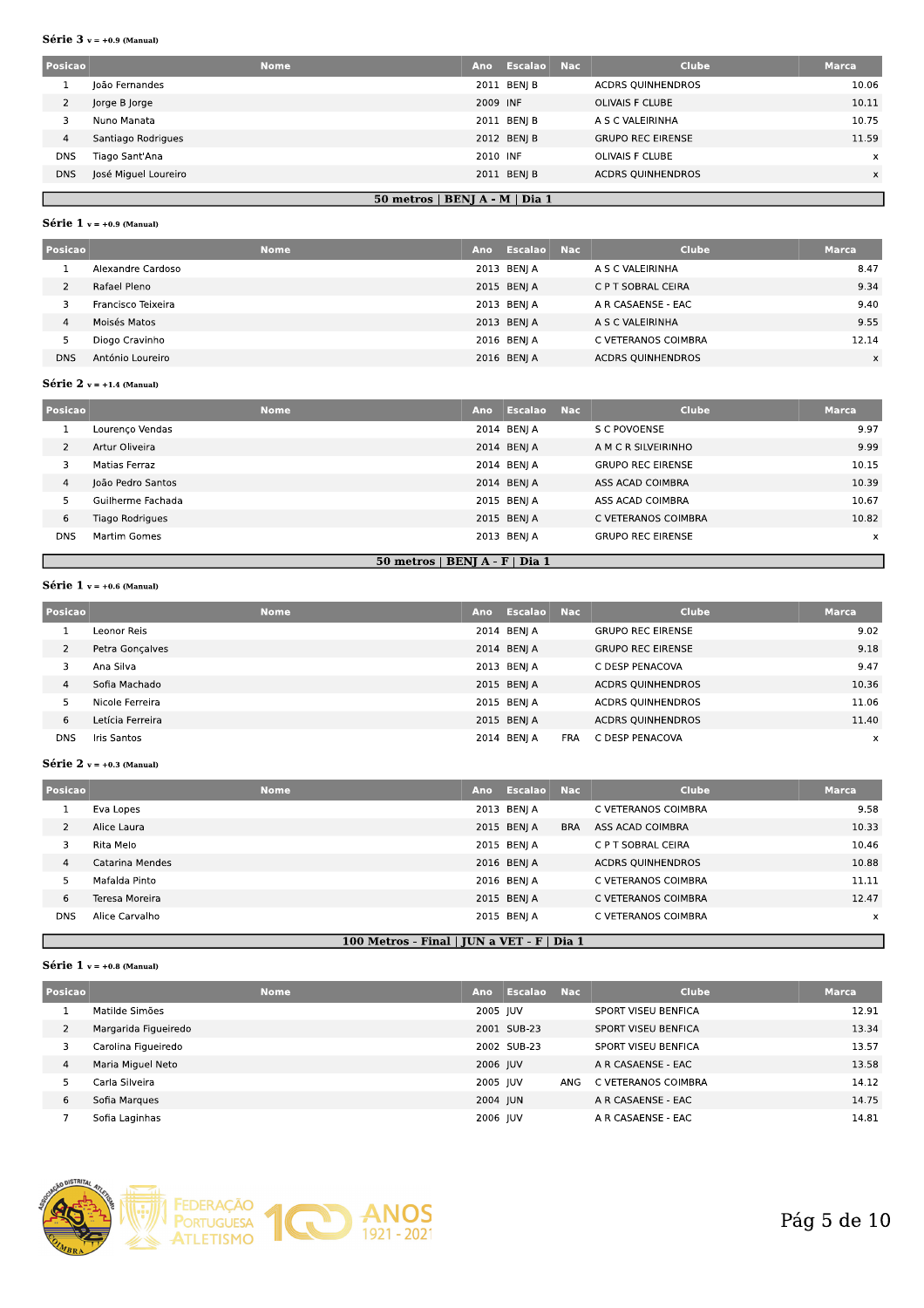| Posicao |                | Nome |          | Ano Escalao Nac | <b>Clube</b>       | $\n  Water\n$ |
|---------|----------------|------|----------|-----------------|--------------------|---------------|
|         | Matilde Cavaco |      | 2005 JUV |                 | SANDGAMES FIGUEIRA | 14.97         |
|         |                |      |          |                 |                    |               |

100 Metros - Final | JUN a VET - M | Dia 1

### Série 1  $v = +0.0$  (Manual)

| <b>Posicao</b> |                   | <b>Nome</b>                       | Ano      | <b>Escalao</b> Nac | <b>Clube</b>             | <b>Marca</b> |
|----------------|-------------------|-----------------------------------|----------|--------------------|--------------------------|--------------|
|                | João Oliveira     |                                   | 2005 JUV |                    | A R CASAENSE - EAC       | 11.82        |
| 2              | Carlos Veríssimo  |                                   | 1999 SEN |                    | <b>GIRA SOL</b>          | 11.91        |
| 3              | Miguel Antunes    |                                   | 2005 JUV |                    | C P T SOBRAL CEIRA       | 11.97        |
| $\overline{4}$ | Ricardo Gonçalves |                                   | 1994 SEN |                    | ASS ACAD COIMBRA         | 12.00        |
| 5              | Duarte Cruz       |                                   | 2004 JUN |                    | SANDGAMES FIGUEIRA       | 12.29        |
| 6              | Afonso Fernandes  |                                   | 2004 JUN |                    | C VETERANOS COIMBRA      | 12.32        |
|                | Henrique Diz      |                                   | 2005 JUV |                    | A R CASAENSE - EAC       | 12.49        |
| 8              | Eugénio Mendes    |                                   |          | 2001 SUB-23        | <b>OLÍMPICO VIANENSE</b> | 13.07        |
|                |                   | Quadruplo Salto   INF - M   Dia 1 |          |                    |                          |              |

## Série 1

н

| Posicao | <b>Nome</b>                                      |          | Ano Escalao Nac |  | <b>Clube</b>             | <b>Marca</b> |       | Vento  | $\overline{2}$ | Vento  | $\mathbf{B}$ | <b>Vento</b> | $\blacksquare$ | Vento |
|---------|--------------------------------------------------|----------|-----------------|--|--------------------------|--------------|-------|--------|----------------|--------|--------------|--------------|----------------|-------|
|         | Mateus Antunes                                   | 2009 INF |                 |  | <b>ACDRS OUINHENDROS</b> | 11.57 11.27  |       | 0.50   | 11.22          | 0.40   | 11.57        | $-0.9$       | 11.44          | 0.70  |
|         | Guilherme Magalhães                              | 2010 INF |                 |  | C VETERANOS COIMBRA      | 10.51 10.51  |       | $-0.3$ | 9.51           | 0.30   | X            |              | 9.92           | 0.30  |
|         | Tiago Fortunato                                  | 2010 INF |                 |  | C P T SOBRAL CEIRA       | 9.41         | -9.03 | 0.40   | 8.95           | $-0.7$ | 9.41         | $-0.4$       | 9.24           | 0.90  |
|         | Peso 3 Kg Vet 80/85/90/95  <br>$VET - M   Dia 1$ |          |                 |  |                          |              |       |        |                |        |              |              |                |       |

### Série 1

| <b>Posicao</b> |                                                         | Nome |  | Ano Escalao Nac |  | <b>Clube</b>        | <b>Marca</b> |  |  |  |                          |
|----------------|---------------------------------------------------------|------|--|-----------------|--|---------------------|--------------|--|--|--|--------------------------|
|                | António Mateus                                          |      |  | 1935 VET 85     |  | C VETERANOS COIMBRA |              |  |  |  | 6.37 6.37 5.95 5.74 5.83 |
|                | Peso 4 Kg Iniciados / Vet 70/75   INI a VET - M   Dia 1 |      |  |                 |  |                     |              |  |  |  |                          |

## Série 1

| Posicao |                   | <b>Nome</b> | Ano Escalao Nac | Clube               | Marca |                          |  |
|---------|-------------------|-------------|-----------------|---------------------|-------|--------------------------|--|
|         | loão Matos Santos |             | 1950 VET 70     | C VETERANOS COIMBRA |       | 9.61 8.69 9.14 9.40 9.61 |  |

Peso 5 Kg Juvenis / Vet 60/65 | JUV a VET - M | Dia 1

#### Série 1

| Posicao |                      | <b>Nome</b> | Ano      | Escalao Nac | <b>Clube</b>               | <b>Marca</b> |                   | $\mathcal{L}$  |                | $\mathbf{A}$ |
|---------|----------------------|-------------|----------|-------------|----------------------------|--------------|-------------------|----------------|----------------|--------------|
|         | Augusto Cavaleiro    |             |          | 1961 VET 60 | C P T SOBRAL CEIRA         |              | 12.73 12.73 12.44 |                | x              | x            |
|         | André Osório         |             | 2005 JUV |             | <b>SPORT VISEU BENFICA</b> | 9.98         | $\times$          | 9.98           | X              | 9.93         |
| 3       | Fernando Ribeiro     |             |          | 1956 VET 65 | C VETERANOS COIMBRA        | 9.78         | 9.78              | 9.67           | 9.18 8.49      |              |
| 4       | Diogo Fachada        |             | 2006 IUV |             | ASS ACAD COIMBRA           | 9.38         | X                 | $\times$       |                | 9.26 9.38    |
| 5.      | João Guedes          |             | 2006 JUV |             | A M C R SILVEIRINHO        | 9.20         | 8.47              | 8.64 9.20 7.97 |                |              |
| 6       | Eduardo Henriques    |             | 2005 JUV |             | A M C R SILVEIRINHO        | 8.12         | 8.12              | 7.97           | 7.09 7.60      |              |
|         | Leandro Barreirinhas |             | 2005 IUV |             | A M C R SILVEIRINHO        | 6.28         | 5.50              | 6.28           | 6.01 5.98      |              |
| 8       | Paulo Oliveira       |             | 2006 JUV |             | A M C R SILVEIRINHO        | 5.25         | $\mathsf{X}$      |                | 4.18 5.25 5.05 |              |
|         |                      |             |          |             |                            |              |                   |                |                |              |

### Peso 6 Kg Juniores / Vet 50/55 | JUN a VET - M | Dia 1

Série 1

| Posicao |             | Nome |          | Ano Escalao Nac | <b>Clube</b>                                                     | Marca 1 2 3 4 |                          |  |  |
|---------|-------------|------|----------|-----------------|------------------------------------------------------------------|---------------|--------------------------|--|--|
|         | Diogo Lucas |      | 2004 IUN |                 | C P T SOBRAL CEIRA                                               |               | 8.45 8.45 7.88 7.79 8.35 |  |  |
|         |             |      |          |                 | Peso 7,260 Kg Seniores / Vet 35/40/45   SUB-23 a VET - M   Dia 1 |               |                          |  |  |

#### Série 1

| Posicao |                   | <b>Nome</b> | Ano Escalao Nac | <b>Clube</b>        | <b>Marca</b> |                       | $1 \quad 2 \quad 3$ |                |
|---------|-------------------|-------------|-----------------|---------------------|--------------|-----------------------|---------------------|----------------|
|         | Nuno Serra        |             | 1974 VET 45     | C P T SOBRAL CEIRA  |              | 13.17 12.32 13.17 X X |                     |                |
|         | Bruno Martins     |             | 1982 VET 40     | A C R SRA DESTERRO  |              | 13.03 12.91 X         |                     | X 13.03        |
|         | Francisco Fachada |             | 1977 VET 40     | ASS ACAD COIMBRA    |              | 10.15 9.28 10.15 9.65 |                     | X.             |
|         | Bruno Matos       |             | 2002 SUB-23     | A M C R SILVEIRINHO | 5.68         | $\mathsf{X}$          |                     | 5.68 5.48 5.39 |

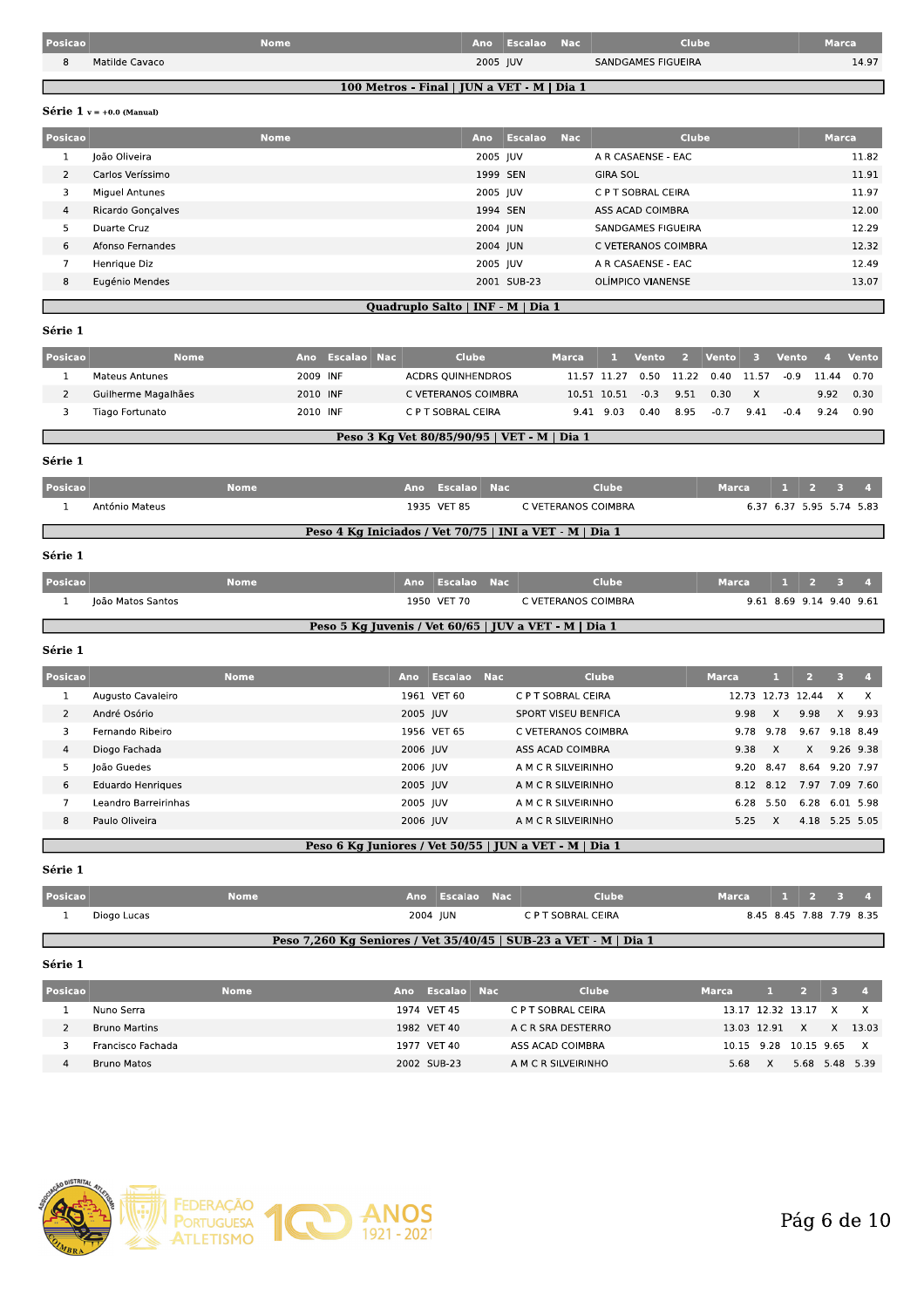## serie

|                |             |                 | Dardo 400 gr Vet 75/80/85/90/95   VET - F   Dia 1                     |              |                                  |  |              |
|----------------|-------------|-----------------|-----------------------------------------------------------------------|--------------|----------------------------------|--|--------------|
| Série 1        |             |                 |                                                                       |              |                                  |  |              |
| Posicao        | <b>Nome</b> | Ano Escalao Nac | <b>Clube</b>                                                          | <b>Marca</b> |                                  |  |              |
| Ivone Lobo     |             | 1936 VET 85     | C VETERANOS COIMBRA                                                   |              | $7.97$ $7.97$ $7.00$ - - - -     |  |              |
|                |             |                 | Dardo 500 gr Inic. / Juv./ Vet 50/55/60/65/70   INI a VET - F   Dia 1 |              |                                  |  |              |
| Série 1        |             |                 |                                                                       |              |                                  |  |              |
| <b>Posican</b> | <b>Nome</b> | Ano Escalao Nac | Clube.                                                                | <b>Marca</b> | $\sqrt{1}$ $\sqrt{2}$ $\sqrt{3}$ |  | $\mathbf{A}$ |

## <u>ao 500 gr inic. / juv./ vet 50/55/60/65/70 | ini a vei - F | Dia 1</u>

## $\bf{_{sene}}$

| 1              | Ivone Lobo          |     | 1936 VET 85    |            | C VETERANOS COIMBRA                                                   |              |             |                         | $7.97$ $7.97$ $7.00$ $  -$    |              |  |  |
|----------------|---------------------|-----|----------------|------------|-----------------------------------------------------------------------|--------------|-------------|-------------------------|-------------------------------|--------------|--|--|
|                |                     |     |                |            | Dardo 500 gr Inic. / Juv./ Vet 50/55/60/65/70   INI a VET - F   Dia 1 |              |             |                         |                               |              |  |  |
| Série 1        |                     |     |                |            |                                                                       |              |             |                         |                               |              |  |  |
| Posicao        | <b>Nome</b>         | Ano | <b>Escalao</b> | <b>Nac</b> | <b>Clube</b>                                                          | <b>Marca</b> | л.          | $\overline{2}$          | 3                             | 4.           |  |  |
| 1              | Céu Cunha           |     | 1962 VET 55    |            | C VETERANOS COIMBRA                                                   |              |             | 30.13 29.55 30.13 28.48 |                               | X            |  |  |
| $\overline{2}$ | Carla Silveira      |     | 2005 JUV       | ANG        | C VETERANOS COIMBRA                                                   | 19.64        | X           |                         | 14.27 19.64 17.80             |              |  |  |
| 3              | Rita Fonseca        |     | 2008 INI       |            | <b>CLUBE DE CONDEIXA</b>                                              |              |             | 17.12 17.12 14.88 13.48 |                               |              |  |  |
| 4              | Mariana Alvarinhas  |     | 2006 JUV       |            | A M C R SILVEIRINHO                                                   | 15.45        | $\times$    | 15.45                   | $\mathsf{X}$                  | $\times$     |  |  |
| 5              | <b>Isabel Costa</b> |     | 1962 VET 55    |            | C VETERANOS COIMBRA                                                   |              |             | 14.52 13.18 14.52 14.14 |                               | 9.91         |  |  |
| 6              | Diana Laranjeira    |     | 2005 JUV       |            | C VETERANOS COIMBRA                                                   | 14.34        | $\times$    | 14.34 13.60             |                               | $\mathsf{X}$ |  |  |
| 7              | Matilde Simões      |     | 2005 JUV       |            | SPORT VISEU BENFICA                                                   |              | 13.71 13.71 | $\times$                | 12.16                         |              |  |  |
| 8              | Helena Carvalho     |     | 1950 VET 70    |            | C VETERANOS COIMBRA                                                   |              |             |                         | 13.57 12.10 12.51 13.57 12.50 |              |  |  |
| 9              | Camila Ferraz       |     | 2007 INI       |            | <b>GRUPO REC EIRENSE</b>                                              |              |             |                         | 13.09 13.09 12.80 11.81 12.09 |              |  |  |
| 10             | Catarina Seabra     |     | 2008 INI       |            | <b>GRUPO REC EIRENSE</b>                                              |              |             |                         | 11.71 10.17 11.33 11.69 11.71 |              |  |  |
| 11             | Margarida Oliveira  |     | 2008 INI       |            | <b>GRUPO REC EIRENSE</b>                                              | 11.62        | $\times$    | 11.04                   | X                             | 11.62        |  |  |
| 12             | Leonor Saraiva      |     | 2007 INI       |            | <b>GRUPO REC EIRENSE</b>                                              | 10.74        | 9.31        | 8.86                    | 8.98 10.74                    |              |  |  |
| 13             | Natércia Rodrigues  |     | 1969 VET 50    |            | <b>GRUPO REC EIRENSE</b>                                              | 8.30         | 7.96        | X                       | 8.30                          | X            |  |  |
| 14             | Nilza Ribeiro       |     | 1950 VET 70    |            | C VETERANOS COIMBRA                                                   |              | 8.19 8.19   | 7.04                    | 5.95                          | 6.98         |  |  |
| <b>DNS</b>     | Fabiana Oliveira    |     | 2008 INI       |            | <b>GRUPO REC EIRENSE</b>                                              | x            |             |                         |                               |              |  |  |
|                |                     |     |                |            | Dardo 600 gr Jun./ Sen./ Vet 35/40/45   JUN a SEN - F   Dia 1         |              |             |                         |                               |              |  |  |

#### serie

| <b>DNS</b>     | Fabiana Oliveira     |             |          | 2008 INI    | <b>GRUPO REC EIRENSE</b>                                      | X            |                         |    |                               |                |  |
|----------------|----------------------|-------------|----------|-------------|---------------------------------------------------------------|--------------|-------------------------|----|-------------------------------|----------------|--|
|                |                      |             |          |             | Dardo 600 gr Jun./ Sen./ Vet 35/40/45   JUN a SEN - F   Dia 1 |              |                         |    |                               |                |  |
| Série 1        |                      |             |          |             |                                                               |              |                         |    |                               |                |  |
| Posicao        |                      | <b>Nome</b> | Ano      | Escalao Nac | <b>Clube</b>                                                  | <b>Marca</b> | -11 -                   | -2 | -3.                           | $\overline{a}$ |  |
|                | Rute Lopes           |             | 1992 SEN |             | <b>GRUPO REC EIRENSE</b>                                      |              |                         |    | 25.16 21.98 25.16 23.36 22.32 |                |  |
| $\overline{2}$ | Carolina Figueiredo  |             |          | 2002 SUB-23 | SPORT VISEU BENFICA                                           |              |                         |    | 22.94 21.80 22.94 22.36       | X              |  |
| 3              | Margarida Figueiredo |             |          | 2001 SUB-23 | SPORT VISEU BENFICA                                           |              |                         |    | 21.60 21.60 20.54 19.95 18.69 |                |  |
| $\overline{4}$ | Renata Santos        |             | 2004 JUN |             | A M C R SILVEIRINHO                                           |              |                         |    | 19.63 17.36 19.01 19.63       | $\mathsf{x}$   |  |
|                | Catarina Cunha       |             |          | 2000 SUB-23 | <b>GRUPO REC EIRENSE</b>                                      |              | 17.37 15.59 16.12 17.37 |    |                               | $\times$       |  |
| 6              | Cecília Batista      |             | 2004 JUN |             | <b>GRUPO REC EIRENSE</b>                                      |              |                         |    | 12.57 11.82 12.57 11.24       | $\mathsf{x}$   |  |

#### <u>500 Metros | BENJ A - F | Dia 1</u>

#### $S$ erie 1

| 6              | Cecília Batista    |             | 2004 JUN                        | <b>GRUPO REC EIRENSE</b> |            |                          | 12.57 11.82 12.57 11.24 |              | X        |
|----------------|--------------------|-------------|---------------------------------|--------------------------|------------|--------------------------|-------------------------|--------------|----------|
|                |                    |             | 500 Metros   BENJ A - F   Dia 1 |                          |            |                          |                         |              |          |
| Série 1        |                    |             |                                 |                          |            |                          |                         |              |          |
| Posicao        |                    | <b>Nome</b> | Ano                             | <b>Escalao</b>           | <b>Nac</b> | <b>Clube</b>             |                         | <b>Marca</b> |          |
| 1              | Petra Gonçalves    |             |                                 | 2014 BENJ A              |            | <b>GRUPO REC EIRENSE</b> |                         |              | 1:55.38  |
| $\overline{2}$ | Eva Lopes          |             |                                 | 2013 BENJ A              |            | C VETERANOS COIMBRA      |                         |              | 1:58.99  |
| 3              | Leonor Reis        |             |                                 | 2014 BENJ A              |            | <b>GRUPO REC EIRENSE</b> |                         |              | 1:59.36  |
| $\overline{4}$ | Rita Melo          |             |                                 | 2015 BENJ A              |            | C P T SOBRAL CEIRA       |                         |              | 2:10.58  |
| 5              | Sofia Machado      |             |                                 | 2015 BENJ A              |            | <b>ACDRS QUINHENDROS</b> |                         |              | 2:16.83  |
| 6              | Catarina Mendes    |             |                                 | 2016 BENJ A              |            | <b>ACDRS QUINHENDROS</b> |                         |              | 2:22.35  |
| $\overline{7}$ | Nicole Ferreira    |             |                                 | 2015 BENJ A              |            | <b>ACDRS QUINHENDROS</b> |                         |              | 2:30.95  |
| 8              | Letícia Ferreira   |             |                                 | 2015 BENJ A              |            | <b>ACDRS QUINHENDROS</b> |                         |              | 2:37.19  |
| <b>DNS</b>     | <b>Iris Santos</b> |             |                                 | 2014 BENJ A              | <b>FRA</b> | C DESP PENACOVA          |                         |              | x        |
| <b>DNS</b>     | Ana Silva          |             |                                 | 2013 BENJ A              |            | C DESP PENACOVA          |                         |              | $\times$ |
|                |                    |             |                                 |                          |            |                          |                         |              |          |

#### $S$ erie 1

| <b>DNS</b>     | Ana Silva         |             |                                 | 2013 BENJ A        | C DESP PENACOVA     | $\times$ |
|----------------|-------------------|-------------|---------------------------------|--------------------|---------------------|----------|
|                |                   |             | 500 Metros   BENJ A - M   Dia 1 |                    |                     |          |
| Série 1        |                   |             |                                 |                    |                     |          |
| Posicao        |                   | <b>Nome</b> | Ano                             | <b>Escalao</b> Nac | Clube               | Marca    |
|                | Afonso Dinis      |             |                                 | 2014 BENI A        | A R CASAENSE - EAC  | 1:49.86  |
| $\overline{2}$ | Rafael Pleno      |             |                                 | 2015 BENJ A        | C P T SOBRAL CEIRA  | 1:55.86  |
| 3              | Tiago Fonte       |             |                                 | 2013 BENJ A        | A R CASAENSE - EAC  | 1:58.34  |
| 4              | Artur Oliveira    |             |                                 | 2014 BENJ A        | A M C R SILVEIRINHO | 2:00.87  |
| 5              | Moisés Matos      |             |                                 | 2013 BENJ A        | A S C VALEIRINHA    | 2:06.55  |
| 6              | Guilherme Fachada |             |                                 | 2015 BENJ A        | ASS ACAD COIMBRA    | 2:11.70  |
| $\overline{7}$ | Lourenço Vendas   |             |                                 | 2014 BENJ A        | S C POVOENSE        | 2:11.72  |
| 8              | João Pedro Santos |             |                                 | 2014 BENJ A        | ASS ACAD COIMBRA    | 2:17.27  |
|                |                   |             |                                 |                    |                     |          |

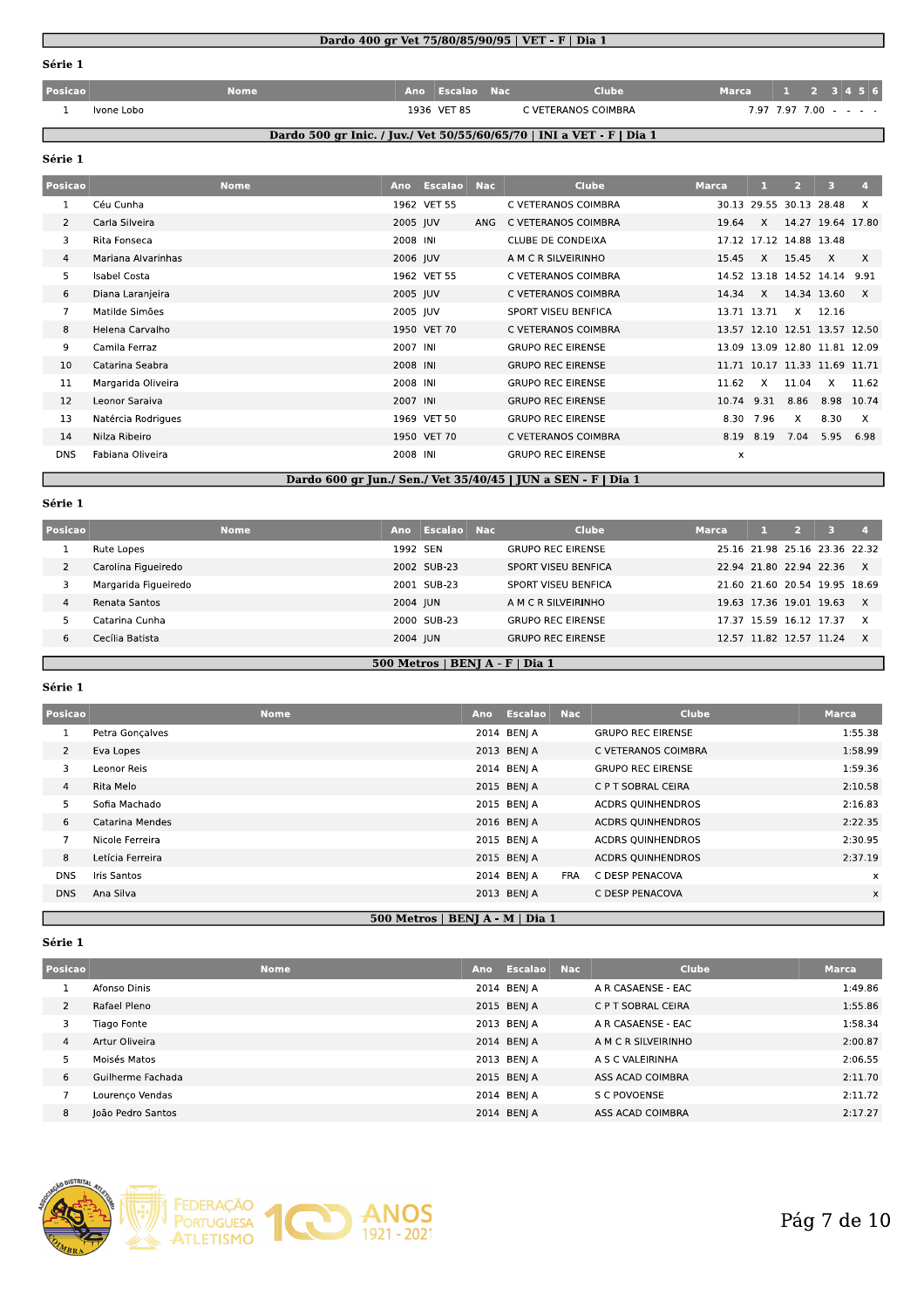| Posicao    |                   | <b>Nome</b><br>Ano              | Escalao Nac | Clube                    | <b>Marca</b> |
|------------|-------------------|---------------------------------|-------------|--------------------------|--------------|
|            | Matias Ferraz     |                                 | 2014 BENJ A | <b>GRUPO REC EIRENSE</b> | 2:17.93      |
| <b>DNS</b> | António Loureiro  |                                 | 2016 BENJ A | <b>ACDRS OUINHENDROS</b> | $\times$     |
| <b>DNS</b> | Alexandre Cardoso |                                 | 2013 BENJ A | A S C VALEIRINHA         | x            |
| <b>DNS</b> | Martim Gomes      |                                 | 2013 BENJ A | <b>GRUPO REC EIRENSE</b> | x.           |
|            |                   |                                 |             |                          |              |
|            |                   | Milha   JUN a VET - $F$   Dia 1 |             |                          |              |

Série 1

Г

| Posicao | <b>Nome</b>       | Ano      | Escalao Nac | <b>Clube</b>        | <b>Marca</b> |
|---------|-------------------|----------|-------------|---------------------|--------------|
|         | Daniela Assuncão  | 2004 JUN |             | C P T SOBRAL CEIRA  | 5:27.93      |
|         | Célia Alves       |          | 1978 VET 40 | A R CASAENSE - EAC  | 5:58.84      |
|         | Manuela Gonçalves |          | 1970 VET 50 | C P T SOBRAL CEIRA  | 6:42.61      |
| 4       | Carina Monteiro   |          | 2000 SUB-23 | C VETERANOS COIMBRA | 7:00.64      |
|         | Sara Martins      |          | 1975 VET 45 | C VETERANOS COIMBRA | 7:09.68      |
| 6       | Carla Rodrigues   | 1994 SEN |             | C VETERANOS COIMBRA | 8:48.35      |
|         |                   |          |             |                     |              |

## Milha | JUN a VET - M | Dia 1

## Série 1

ı

| Posicao        |                        | <b>Nome</b> | Ano | <b>Escalao</b> | <b>Nac</b> | <b>Clube</b>             | <b>Marca</b> |
|----------------|------------------------|-------------|-----|----------------|------------|--------------------------|--------------|
|                | Vítor Pleno            |             |     | 1983 VET 35    |            | C P T SOBRAL CEIRA       | 5:06.28      |
| $\overline{2}$ | Nuno Sousa             |             |     | 1974 VET 45    |            | A D REC 4 ESTAÇÕES       | 5:15.16      |
| 3              | Ricardo Saraiva        |             |     | 1970 VET 50    |            | <b>GRUPO REC EIRENSE</b> | 5:18.95      |
| 4              | José Jesus             |             |     | 1967 VET 50    |            | FORMOBIKE BTT & TR       | 5:22.00      |
| 5.             | <b>Bruno Bernardes</b> |             |     | 1983 VET 35    |            | C VETERANOS COIMBRA      | 5:46.51      |
| 6              | Luís Oliveira          |             |     | 1967 VET 50    |            | A R CASAENSE - EAC       | 5:48.63      |
| $\overline{7}$ | Luís Costa             |             |     | 1971 VET 50    |            | C VETERANOS COIMBRA      | 6:19.22      |
| 8              | Silvino Lemos          |             |     | 1962 VET 55    |            | <b>GRUPO REC EIRENSE</b> | 6:20.31      |
| 9              | Manuel Da Costa        |             |     | 1957 VET 60    |            | C VETERANOS COIMBRA      | 6:46.68      |
| 10             | Jorge Loureiro         |             |     | 1944 VET 75    |            | C VETERANOS COIMBRA      | 7:00.84      |
| 11             | José Sequeira          |             |     | 1950 VET 70    |            | ASS REC S. MIGUEL        | 7:15.35      |
| <b>DNS</b>     | Afonso Macedo          |             |     | 1945 VET 75    |            | C VETERANOS COIMBRA      | x            |
| <b>DNS</b>     | Narciso Arromba        |             |     | 1953 VET 65    |            | C VETERANOS COIMBRA      | $\times$     |
| <b>DNS</b>     | David Patrício         |             |     | 1965 VET 55    |            | C P T SOBRAL CEIRA       | X            |

## Série 2

| Posicao        | <b>Nome</b>              | Ano      | <b>Escalao</b> | <b>Nac</b> | <b>Clube</b>        | Marca    |
|----------------|--------------------------|----------|----------------|------------|---------------------|----------|
|                | Rúben Fortunato          |          | 2002 SUB-23    |            | C P T SOBRAL CEIRA  | 4:25.03  |
| $\overline{2}$ | João Albano              | 2003 JUN |                |            | C P T SOBRAL CEIRA  | 4:27.53  |
|                | <b>Guilherme Martins</b> | 2004 JUN |                |            | ASS ACAD COIMBRA    | 4:41.47  |
| 4              | Mauro Simões             |          | 2004 JUN       |            | C P T SOBRAL CEIRA  | 4:47.07  |
|                | Fernando Almeida         |          | 1987 VET 35    |            | <b>GIRA SOL</b>     | 4:58.64  |
| 6              | Mário Monteiro           |          | 2003 JUN       |            | C VETERANOS COIMBRA | 5:29.92  |
|                | João Rafael Jesus        | 2004 JUN |                |            | A S C VALEIRINHA    | 5:37.87  |
| <b>DNF</b>     | André Ferreira           |          | 2001 SUB-23    |            | C P T SOBRAL CEIRA  | $\times$ |

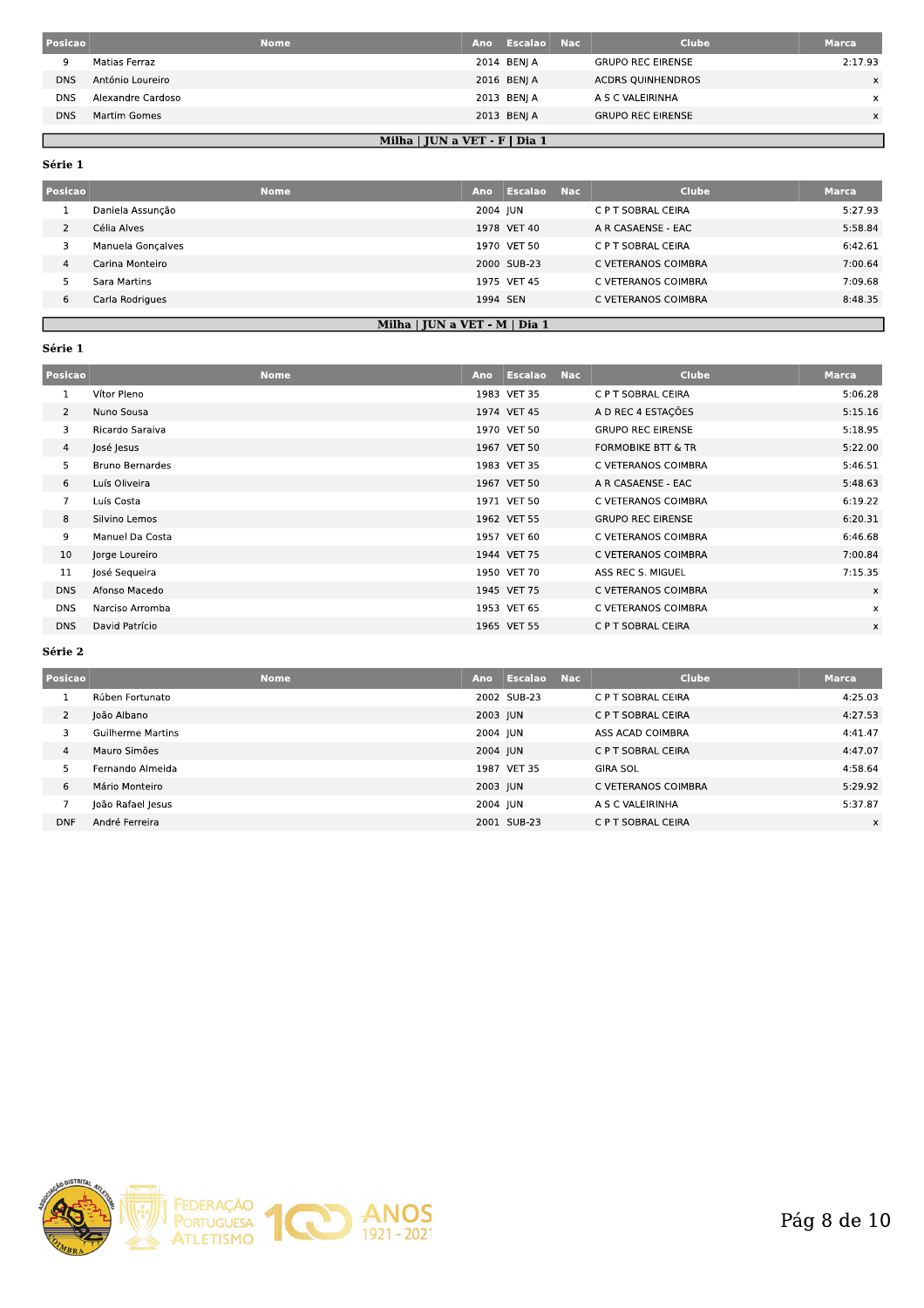# **Estatística Clubes**

| <b>Sigla</b>     | Nº atletas<br><b>Masculino</b> | Nº atletas<br><b>Feminino</b> | Nº atletas<br><b>Total</b> | <b>Participações</b><br><b>Masculino</b> | Participações Participações<br><b>Feminino</b> | <b>Total</b>            |
|------------------|--------------------------------|-------------------------------|----------------------------|------------------------------------------|------------------------------------------------|-------------------------|
| <b>AAC</b>       | 9                              | 6                             | 15                         | 14                                       | $\overline{7}$                                 | 21                      |
| <b>ACDRSQ</b>    | $\overline{7}$                 | $\overline{7}$                | 14                         | 8                                        | 12                                             | 20                      |
| <b>ACRSD</b>     | $\mathbf 1$                    | $\mathsf 0$                   | $\mathbf{1}$               | $\mathbf{1}$                             | 0                                              | $\mathbf 1$             |
| ADR4E            | $\mathbf{1}$                   | $\mathbf 0$                   | $\mathbf 1$                | $\mathbf 1$                              | $\mathbf 0$                                    | $\mathbf{1}$            |
| <b>AMCRS</b>     | 9                              | $\,$ 6                        | 15                         | 14                                       | 10                                             | 24                      |
| ARC-EAC          | 8                              | 14                            | 22                         | 10                                       | 20                                             | 30                      |
| ARSM             | $\mathbf 1$                    | $\mathbf 0$                   | $\mathbf{1}$               | $\mathbf 1$                              | $\mathbf 0$                                    | $\mathbf 1$             |
| <b>ASCV</b>      | 5                              | 5                             | 10                         | $\overline{7}$                           | $\overline{7}$                                 | 14                      |
| CAOV             | $\mathbf 1$                    | $\pmb{0}$                     | $\mathbf 1$                | $\overline{2}$                           | $\pmb{0}$                                      | $\overline{2}$          |
| <b>CCX</b>       | $\overline{2}$                 | $\mathbf{1}$                  | 3                          | $\overline{2}$                           | $\overline{2}$                                 | $\overline{4}$          |
| CDP-C            | 5                              | $\overline{4}$                | 9                          | 6                                        | 6                                              | 12                      |
| <b>CLUVE</b>     | 21                             | 20                            | 41                         | 28                                       | 31                                             | 59                      |
| <b>CPTSC</b>     | 20                             | $\overline{7}$                | 27                         | 24                                       | 8                                              | 32                      |
| <b>FB&amp;TR</b> | $\mathbf{1}$                   | $\mathbf 0$                   | $\mathbf{1}$               | $\mathbf{1}$                             | $\mathbf 0$                                    | $\mathbf{1}$            |
| GRE-AA           | 6                              | 14                            | 20                         | 8                                        | 22                                             | 30                      |
| GS               | 3                              | $\mathbf 1$                   | $\overline{4}$             | $\overline{4}$                           | $1\,$                                          | 5                       |
| <b>OLIVAIS</b>   | $\overline{2}$                 | 3                             | 5                          | $\overline{2}$                           | 3                                              | 5                       |
| SCP-C            | $\overline{2}$                 | $\overline{4}$                | 6                          | 3                                        | $\overline{4}$                                 | $\overline{7}$          |
| SGAMES           | $\mathbf 1$                    | $\mathbf 1$                   | $\overline{2}$             | $\overline{2}$                           | $\overline{2}$                                 | $\overline{\mathbf{4}}$ |
| <b>SVB</b>       | $\mathbf{1}$                   | 3                             | $\overline{4}$             | $\overline{2}$                           | 9                                              | 11                      |
| NaoFederado      |                                |                               | $\overline{2}$             |                                          |                                                | $\overline{2}$          |
| $_$ Total        | 106                            | 96                            | 204                        | 140                                      | 144                                            | 286                     |
|                  |                                |                               |                            |                                          |                                                |                         |